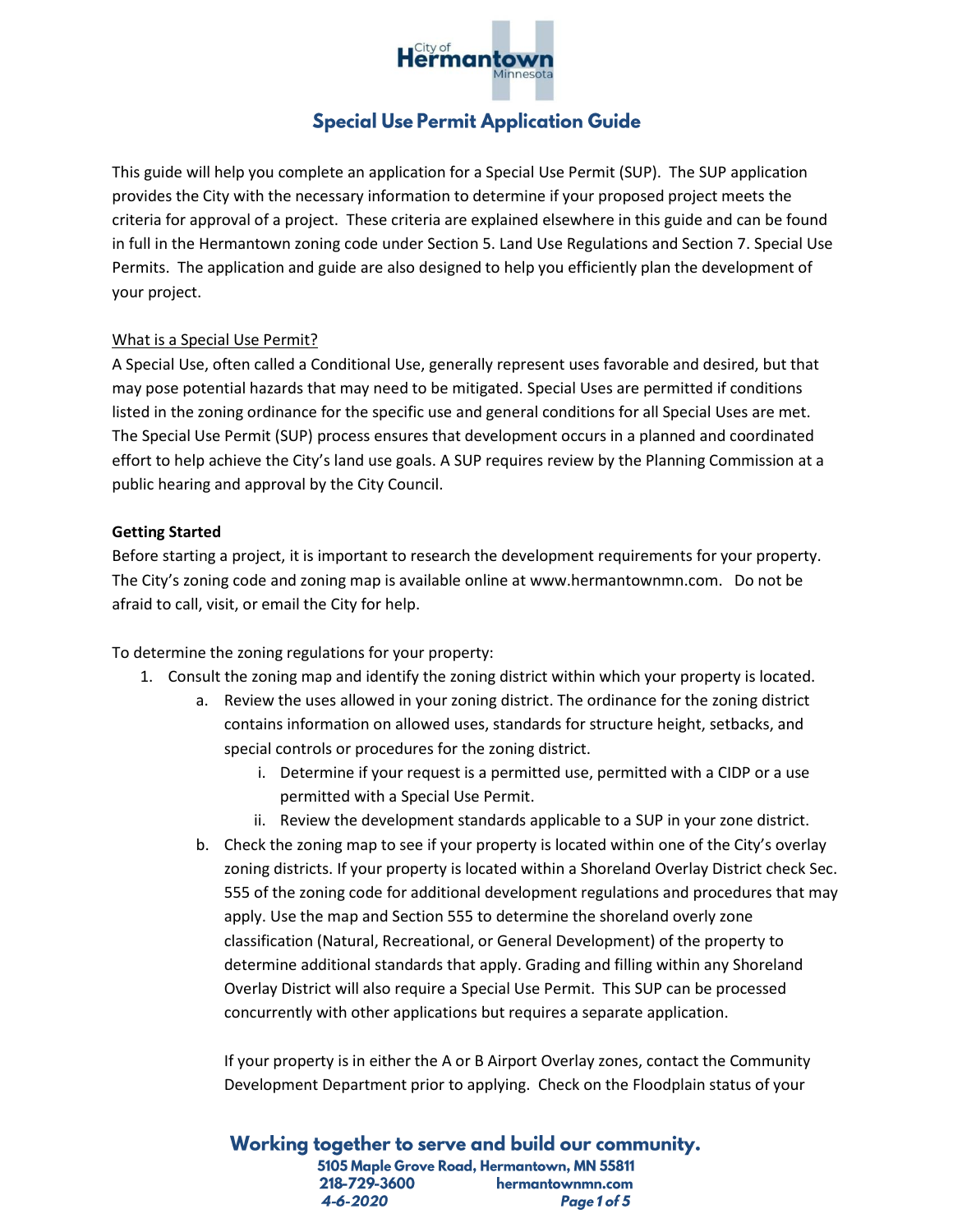

property by entering the address at<https://msc.fema.gov/portal/home> or contact the Community Development Department.

### **Review and Approval Process**

Pre-Application Meeting: A pre-application meeting is an informal discussion between a potential applicant and city staff regarding a possible project. The purpose of the meeting is to assist the applicant by identifying the types of approvals needed to complete the project, application materials and other information required, applicable community plan provisions and applicable review criteria. Preapplication meetings are strongly encouraged, especially for projects requiring more than one land use approval such as a special use permit, platting or rezoning. Pre-application meetings are required for new stormwater management systems and can be scheduled concurrently with a SUP pre-application meeting.

Application Review: Upon receipt of the application the Zoning Administrator shall review it to determine whether the proposed use is permitted or permitted only with a CIDP, permitted with a SUP, or not permitted and whether the application is complete. Incomplete applications will not be accepted. The applicant will be informed via letter of what changes or additional information is required for a complete application.

Approval Process: Upon receipt of a complete application a public hearing will be scheduled for the next regularly scheduled Planning Commission meeting. The Planning Commission will make a recommendation to the City Council to approve, approve with conditions, or deny an application. The City Council has the final authority to approve, attach conditions to, or deny an application.

### **Application Instructions**

The following instructions help explain the information that is requested in the SUP application. Clearly and precisely provide complete responses. Be specific and provide details that communicate the nature of your project.

### Box 1. Applicant Information

The applicant must either be the owner of the property or authorized in writing by the owner of the property to submit the application. The City will confirm the ownership of the property before the application will be considered.

### Box 2. Property Information

- Provide information that will readily identify and locate the property for which the conditional use application is being made. This can be the address, legal description, and/or the parcel number.
- Determine the zoning regulations for your property.
	- See *Getting Started* for instructions on how to determine the applicable zoning regulations.

Working together to serve and build our community. 5105 Maple Grove Road, Hermantown, MN 55811 218-729-3600 hermantownmn.com 4-6-2020 Page 2 of 5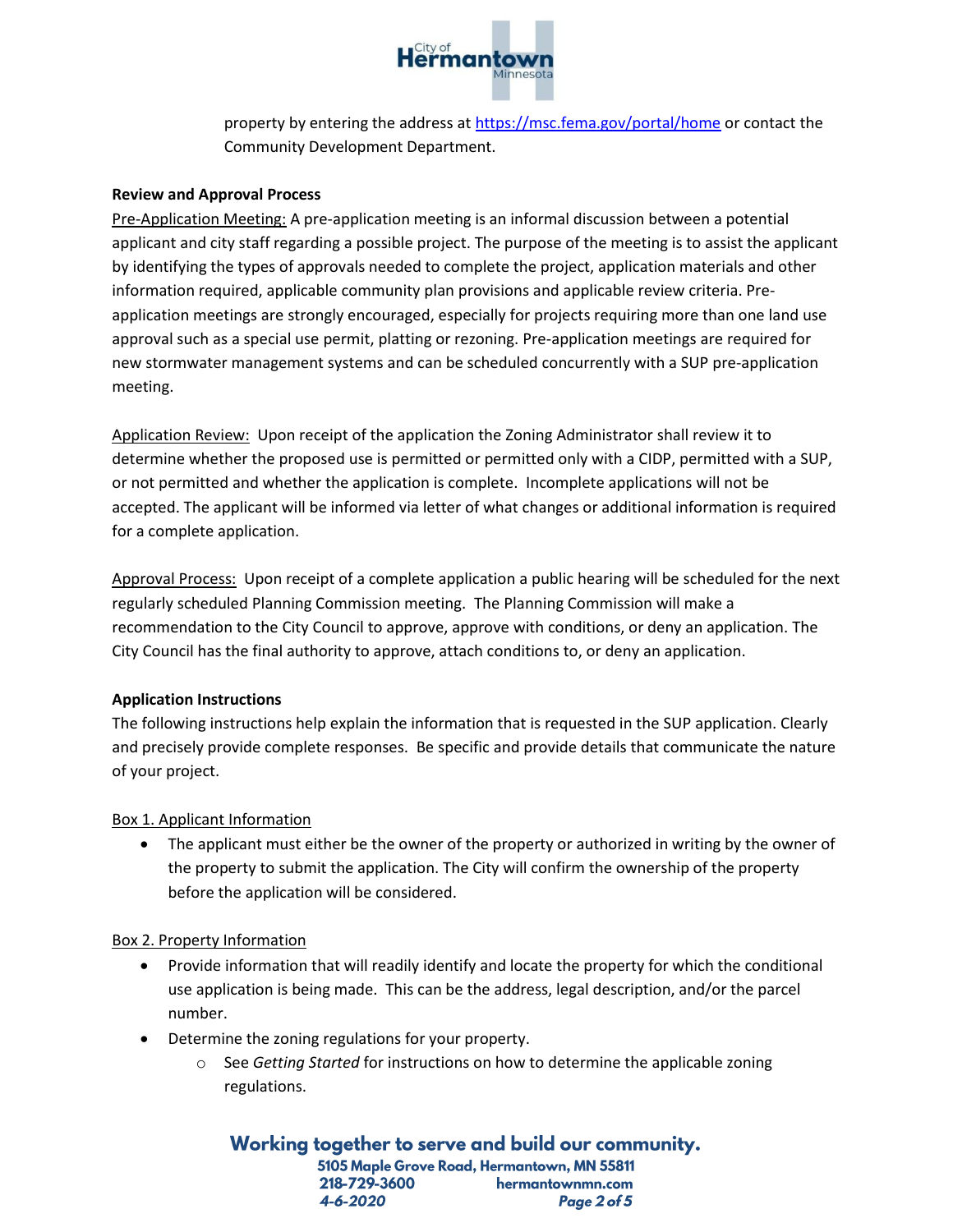

• State which allowed use is being applied for by referencing the name and section number of the use.

## Box 3. Project Information

- A. Identify the type of business or activity, type and function of proposed or existing buildings, and other proposed uses of the property such as parking, storage areas, etc. Include information on the number, size, and appearance of buildings and structures.
- B. Describe the use and development of adjacent and surrounding properties. Is your project compatible with the neighborhood? How might it affect your neighbors?
- C. Describe how stormwater runoff will be collected and treated. A stormwater management concept plan meeting the standards City Code Section 1080 must be included with the application. A stormwater management plan pre-application meeting is required. It may be scheduled concurrently with the SUP pre-application meeting.
- D. Landscaping may be used to mitigate an activity's impact on surrounding properties, control runoff and erosion, and provide for an appealing neighborhood. The details of the landscaping plan should be included in the required site plan document. State how existing trees, vegetation and habitat areas will be preserved or removed. Check the base zoning district for any landscaping standards.
- E. Describe the traffic that will be generated by employees, customers, and other business operations. How will the timing of traffic relate to surrounding uses? Will pedestrian, bicycle, and limited mobility users be accommodated? How will traffic enter and leave the property?

### Box 4. Other Services and Approvals

- Many projects require review and approval by other City Departments to ensure that necessary services or permits can be provided.
- Certain projects may also be subject to State and County rules and regulations.
- The information requested in Box 4 helps coordinate various reviews and approvals more efficiently.
- Check with Community Development Staff to determine if an EAW is required.

### Box 5. Site Plan

- A site plan is required in order to provide the necessary information for the City's review of the proposed project. The site plan should be to a scale that is enough to show the necessary project details.
- Remember to check the zoning district provisions to see if district specific requirements apply.

### Box 6. Environmental Information

- Many projects require review and approval of land use activities impact on shorelands, wetlands, and stormwater runoff.
- Activities that create, add, or replace 5,000 or more square feet of impervious surface require post-construction stormwater management. If this threshold is triggered, the applicant must schedule a stormwater pre-application meeting with the City to discuss stormwater management standards.

Working together to serve and build our community. 5105 Maple Grove Road, Hermantown, MN 55811 218-729-3600 hermantownmn.com 4-6-2020 Page 3 of 5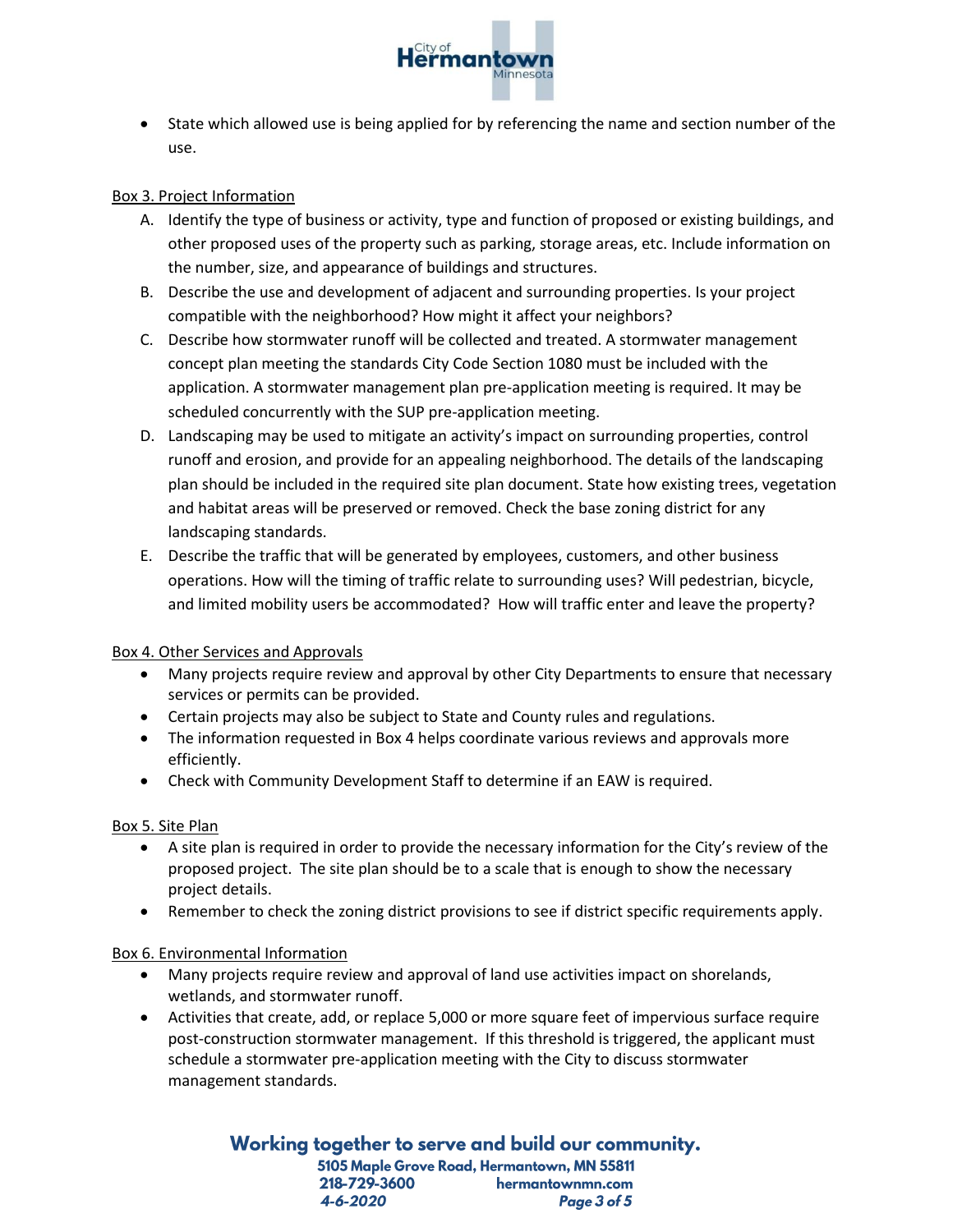

- Projects that disturb more than 500 square feet require an erosion and sediment control permit and temporary perimeter control during construction. Projects that disturb between  $\frac{1}{2}$  and 1 acre require a Stormwater Pollution Prevention Plan. Projects disturbing over 1 acre also require a MPCA NPDES construction stormwater permit. These items will be discussed during the stormwater management plan pre-application meeting.
- Many properties in Hermantown contain wetlands. Often a wetland delineation and mitigation plan are required to document and mitigate wetland impacts. The review and approval process runs separately from the SUP process and must be started before the SUP application.

### Box 7. Dimensional Standards

- Every zoning district has unique standards for things like lot size, setbacks, and building height. Fill in the standards from the correct zoning district and compare with those you propose.
- Be sure to use overlay standards where they are stricter.

## **Criteria for Approval**

When asked to grant a SUP, the City considers several factors. It is helpful for the applicant to keep in mind these factors as they complete the application. Some Special Uses have specific conditions that are listed with the use in each zoning district section of the zoning code. The following is a summary of the factors. These factors include the performance standards listed in the applicable zoning district regulations and general factors listed under Sec. 725 of Section 7 of the Hermantown zoning code. The following is a summary of the general factors. Refer to the zoning code for details:

- 1. The proposed development is likely to be compatible with development permitted under the general provisions of this chapter on substantially all land in the vicinity of the proposed development;
- 2. The proposed use will not be injurious to the use and enjoyment of the environment, or detrimental to the rightful use and enjoyment of other property in the immediate vicinity of the proposed development;
- 3. The proposed use is consistent with the overall Hermantown Comprehensive Plan and with the spirit and intent of the provisions of this chapter;
- 4. The proposed use will not result in a random pattern of development with little contiguity to existing programmed development, and will not cause negative fiscal and environmental effects upon the community; and
- 5. Any other criteria required to be considered by it under the provisions of this code for any special use permit.

### **Park Dedication Fees**

I accordance with Minnesota Statutes 462.358, The City has determined that there is an essential nexus between each new residential unit created or each new commercial or industrial development and the City's need to maintain quality of life and a community value through public parks, recreational facilities, playgrounds, trails, or open spaces. Each new unit increases the need for public parks, recreational facilities, playgrounds, trails, wetlands or open spaces as a result of the increased number of residents added to the City, and each new commercial or industrial development increases the density of

> Working together to serve and build our community. 5105 Maple Grove Road, Hermantown, MN 55811 218-729-3600 hermantownmn.com 4-6-2020 Page 4 of 5